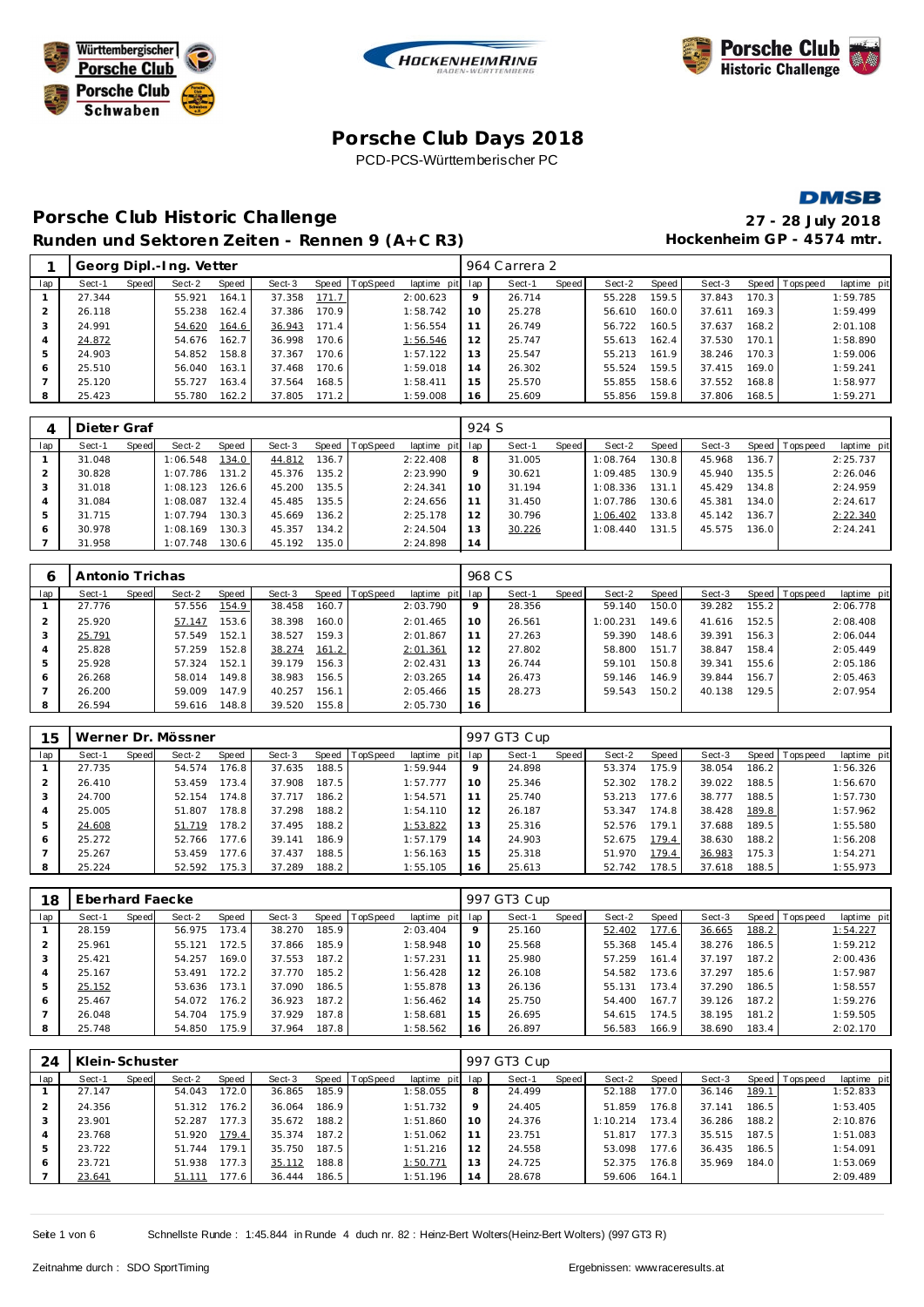





#### **DMSB**

## **Porsche C lub Historic Challenge 27 - 28 July 2018** Runden und Sektoren Zeiten - Rennen 9 (A+C R3) Hockenheim GP - 4574 mtr.

| 35             | <sup>-</sup> orsten Klimmer |       |        |       |        |       |          |             |     | 997 GT3 Cup |       |        |       |        |       |                |             |
|----------------|-----------------------------|-------|--------|-------|--------|-------|----------|-------------|-----|-------------|-------|--------|-------|--------|-------|----------------|-------------|
| lap            | Sect-1                      | Speed | Sect-2 | Speed | Sect-3 | Speed | TopSpeed | laptime pit | lap | Sect-1      | Speed | Sect-2 | Speed | Sect-3 |       | Speed Topspeed | laptime pit |
|                | 26.891                      |       | 53.585 | 173.4 | 37.717 | 182.4 |          | 1:58.193    | 9   | 24.896      |       | 52.130 | 176.2 | 36.535 | 186.5 |                | 1:53.561    |
|                | 25.535                      |       | 52.063 | 177.0 | 36.736 | 185.6 |          | 1:54.334    | 10  | 24.692      |       | 54.145 | 177.6 | 36.947 | 185.9 |                | 1:55.784    |
| 3              | 24.544                      |       | 52.830 | 176.2 | 36.795 | 186.2 |          | 1:54.169    | 11  | 24.549      |       | 52.178 | 176.8 | 36.486 | 188.2 |                | 1:53.213    |
| $\overline{A}$ | 24.474                      |       | 51.804 | 175.9 | 36.327 | 186.5 |          | 1:52.605    | 12  | 25.962      |       | 52.613 | 175.9 | 36.801 | 185.2 |                | 1:55.376    |
| 5              | 24.467                      |       | 52.642 | 176.8 | 37.210 | 186.5 |          | 1:54.319    | 13  | 24.934      |       | 53.252 | 173.9 | 36.642 | 186.9 |                | 1:54.828    |
| 6              | 24.690                      |       | 52.816 | 176.2 | 37.537 | 186.5 |          | 1:55.043    | 14  | 24.851      |       | 52.840 | 175.3 | 36.689 | 186.5 |                | 1:54.380    |
|                | 24.606                      |       | 52.666 | 176.8 | 37.039 | 186.9 |          | 1:54.311    | 15  | 26.466      |       | 54.146 | 175.6 | 36.896 | 186.5 |                | 1:57.508    |
| 8              | 24.752                      |       | 52.237 | 175.6 | 37.232 | 186.2 |          | 1:54.221    | 16  | 25.040      |       | 53.816 | 177.6 | 38.083 | 183.4 |                | 1:56.939    |
|                |                             |       |        |       |        |       |          |             |     |             |       |        |       |        |       |                |             |

| 40  | Dr. Seyler-Seyler |       |          |       |        |       |                |                 |         | 944 S Coupe |       |          |       |        |       |                 |             |
|-----|-------------------|-------|----------|-------|--------|-------|----------------|-----------------|---------|-------------|-------|----------|-------|--------|-------|-----------------|-------------|
| lap | Sect-1            | Speed | Sect-2   | Speed | Sect-3 |       | Speed TopSpeed | laptime pit lap |         | Sect-1      | Speed | Sect-2   | Speed | Sect-3 |       | Speed Tops peed | laptime pit |
|     | 29.131            |       | 1:00.970 | 148.6 | 40.485 | 157.0 |                | 2:10.586        | 6       | 28.365      |       | 59.999   | 142.5 | 41.361 | 155.2 |                 | 2:09.725    |
|     | 27.257            |       | 1:00.376 | 148.8 | 40.969 | 156.3 |                | 2:08.602        |         | 27.737      |       | 1:00.202 | 149.6 | 40.792 | 157.4 |                 | 2:08.731    |
|     | 27.284            |       | 1:00.641 | 148.6 | 42.773 | 154.1 |                | 2:10.698        | 8       | 28.174      |       | 1:00.853 | 148.8 | 40.935 | 155.4 |                 | 2:09.962    |
|     | 28.264            |       | 1:00.979 | 148.6 | 41.192 | 154.9 |                | 2:10.435        | $\circ$ | 27.779      |       | 1:00.817 | 148.1 | 42.639 | 153.2 |                 | 2:11.235    |
|     | 27.697            |       | 1:01.271 | 149.6 | 40.930 | 157.0 |                | 2:09.898        | 10      |             |       |          |       |        |       |                 |             |

| 51  | Francesco Klein |       |        |       |        |       |                |             |     | 997 GT3 Cup |       |        |       |        |       |                 |             |
|-----|-----------------|-------|--------|-------|--------|-------|----------------|-------------|-----|-------------|-------|--------|-------|--------|-------|-----------------|-------------|
| lap | Sect-1          | Speed | Sect-2 | Speed | Sect-3 |       | Speed TopSpeed | laptime pit | lap | Sect-1      | Speed | Sect-2 | Speed | Sect-3 |       | Speed Tops peed | laptime pit |
|     | 24.945          |       | 51.405 | 176.8 | 35.561 | 188.8 |                | 1:51.911    | 10  | 24.309      |       | 50.899 | 181.2 | 36.009 | 192.5 |                 | 1:51.217    |
| 2   | 24.252          |       | 50.709 | 179.7 | 35.065 | 192.5 |                | 1:50.026    | 11  | 24.208      |       | 51.111 | 179.1 | 34.847 | 192.2 |                 | 1:50.166    |
| 3   | 24.070          |       | 50.230 | 178.5 | 35.604 | 189.8 |                | 1:49.904    | 12  | 23.299      |       | 51.102 | 173.6 | 35.472 | 190.5 |                 | 1:49.873    |
| 4   | 23.541          |       | 50.926 | 176.8 | 35.384 | 187.8 |                | 1:49.851    | 13  | 24.137      |       | 51.067 | 179.4 | 35.190 | 191.8 |                 | 1:50.394    |
| 5   | 24.194          |       | 51.935 | 180.9 | 37.205 | 189.1 |                | 1:53.334    | 14  | 23.667      |       | 52.136 | 178.5 | 36.328 | 189.1 |                 | 1:52.131    |
| 6   | 23.385          |       | 50.320 | 176.2 | 34.892 | 191.2 |                | 1:48.597    | 15  | 23.786      |       | 50.586 | 176.8 | 36.088 | 190.1 |                 | 1:50.460    |
|     | 23.544          |       | 50.717 | 177.9 | 35.513 | 188.5 |                | 1:49.774    | 16  | 24.533      |       | 52.058 | 180.9 | 35.532 | 190.5 |                 | 1:52.123    |
| 8   | 23.594          |       | 50.442 | 177.0 | 35.195 | 192.2 |                | 1:49.231    | 17  | 24.124      |       | 50.785 | 181.2 | 35.895 | 191.5 |                 | 1:50.804    |
| 9   | 23.650          |       | 50.488 | 176.8 | 35.280 | 188.5 |                | 1:49.418    | 18  |             |       |        |       |        |       |                 |             |

| 63  |        |       | Christian Reichert |       |        |       |                  |                 |    | 996 GT3 Cup |       |        |       |        |       |                |             |
|-----|--------|-------|--------------------|-------|--------|-------|------------------|-----------------|----|-------------|-------|--------|-------|--------|-------|----------------|-------------|
| lap | Sect-1 | Speed | Sect-2             | Speed | Sect-3 |       | Speed   TopSpeed | laptime pit lap |    | Sect-1      | Speed | Sect-2 | Speed | Sect-3 |       | Speed Topspeed | laptime pit |
|     | 27.759 |       | 57.202             | 169.0 | 40.317 | 184.6 |                  | 2:05.278        | 9  | 25.788      |       | 56.017 | 168.2 | 38.855 | 183.1 |                | 2:00.660    |
|     | 26.356 |       | 57.317             | 167.4 | 38.759 | 182.1 |                  | 2:02.432        | 10 | 27.370      |       | 57.295 | 162.9 | 41.226 | 183.7 |                | 2:05.891    |
| 3   | 25.901 |       | 57.121             | 168.8 | 39.229 | 182.4 |                  | 2:02.251        | 11 | 27.188      |       | 56.408 | 164.9 | 40.086 | 179.7 |                | 2:03.682    |
| 4   | 26.346 |       | 55.924             | 168.0 | 38.744 | 183.1 |                  | 2:01.014        | 12 | 26.920      |       | 56.470 | 163.6 | 40.088 | 180.0 |                | 2:03.478    |
| 5   | 26.161 |       | 56.503             | 168.2 | 39.129 | 180.0 |                  | 2:01.793        | 13 | 28.198      |       | 56.150 | 170.3 | 39.468 | 179.7 |                | 2:03.816    |
| 6   | 26.585 |       | 57.228             | 169.5 | 38.930 | 180.9 |                  | 2:02.743        | 14 | 26.446      |       | 55.380 | 168.8 | 38.852 | 182.7 |                | 2:00.678    |
|     | 26.492 |       | 54.845             | 170.1 | 39.221 | 182.4 |                  | 2:00.558        | 15 | 26.351      |       | 57.124 | 166.9 | 38.877 | 183.1 |                | 2:02.352    |
| 8   | 26.027 |       | 55.784             | 169.3 | 38.778 | 181.5 |                  | 2:00.589        | 16 |             |       |        |       |        |       |                |             |

| 68      |        |       | Peter Schepperheyn |       |        |       |                |             |     | 997 GT3 Cup |       |        |       |        |       |                |             |
|---------|--------|-------|--------------------|-------|--------|-------|----------------|-------------|-----|-------------|-------|--------|-------|--------|-------|----------------|-------------|
| lap     | Sect-1 | Speed | Sect-2             | Speed | Sect-3 |       | Speed TopSpeed | laptime pit | lap | Sect-1      | Speed | Sect-2 | Speed | Sect-3 |       | Speed Topspeed | laptime pit |
|         | 25.437 |       | 51.104             | 178.5 | 36.322 | 191.8 |                | 1:52.863    | 10  | 24.126      |       | 50.527 | 181.2 | 35.763 | 192.9 |                | 1:50.416    |
|         | 23.896 |       | 50.933             | 180.9 | 35.125 | 190.8 |                | 1:49.954    | 11  | 24.429      |       | 52.073 | 181.8 | 34.880 | 191.5 |                | 1:51.382    |
| 3       | 24.186 |       | 50.281             | 181.2 | 35.098 | 192.9 |                | 1:49.565    | 12  | 23.155      |       | 50.384 | 180.6 | 35.514 | 190.8 |                | 1:49.053    |
| 4       | 23.926 |       | 50.652             | 180.3 | 35.253 | 190.8 |                | 1:49.831    | 13  | 23.803      |       | 50.184 | 182.1 | 34.603 | 193.9 |                | 1:48.590    |
| 5       | 24.214 |       | 51.873             | 180.0 | 37.962 | 189.5 |                | 1:54.049    | 14  | 23.378      |       | 49.931 | 177.6 | 35.109 | 192.9 |                | 1:48.418    |
| 6       | 23.954 |       | 49.811             | 183.1 | 34.927 | 191.5 |                | 1:48.692    | 15  | 24.538      |       | 50.751 | 182.1 | 36.375 | 194.2 |                | 1:51.664    |
|         | 23.773 |       | 50.396             | 181.2 | 34.857 | 192.2 |                | 1:49.026    | 16  | 24.095      |       | 51.091 | 183.1 | 35.108 | 191.8 |                | 1:50.294    |
| 8       | 24.023 |       | 51.597             | 183.1 | 34.658 | 192.9 |                | 1:50.278    | 17  | 23.931      |       | 49.898 | 183.1 | 35.323 | 191.5 |                | 1:49.152    |
| $\circ$ | 23.774 |       | 50.147             | 181.5 | 34.782 | 191.8 |                | 1:48.703    | 18  |             |       |        |       |        |       |                |             |

| 73  | Udo Schwarz |       |        |       |        |       |                |             |                 | 997 GT3 Cup |       |        |         |        |       |                |             |
|-----|-------------|-------|--------|-------|--------|-------|----------------|-------------|-----------------|-------------|-------|--------|---------|--------|-------|----------------|-------------|
| lap | Sect-1      | Speed | Sect-2 | Speed | Sect-3 |       | Speed TopSpeed | laptime pit | lap             | Sect-1      | Speed | Sect-2 | Speed ' | Sect-3 |       | Speed Topspeed | laptime pit |
|     | 27.345      |       | 54.031 | 169.3 | 37.417 | 182.4 |                | 1:58.793    | 9               | 26.294      |       | 54.761 | 169.8   | 37.486 | 179.7 |                | 1:58.541    |
|     | 25.998      |       | 53.479 | 173.1 | 38.112 | 183.4 |                | 1:57.589    | 10              | 25.486      |       | 56.098 | 167.7   | 38.392 | 175.0 |                | 1:59.976    |
| 3   | 25.264      |       | 53.269 | 170.3 | 37.005 | 183.7 |                | 1:55.538    | 11              | 26.182      |       | 55.890 | 169.0   | 38.166 | 179.7 |                | 2:00.238    |
| 4   | 25.265      |       | 52.812 | 172.2 | 37.201 | 179.1 |                | 1:55.278    | 12              | 25.902      |       | 52.990 | 172.0   | 38.211 | 179.1 |                | 1:57.103    |
| 5   | 25.506      |       | 53.059 | 172.0 | 37.172 | 180.3 |                | 1:55.737    | 13 <sup>7</sup> | 26.037      |       | 53.885 | 170.3   | 37.439 | 181.8 |                | 1:57.361    |
| 6   | 25.195      |       | 54.712 | 168.5 | 40.081 | 176.5 |                | 1:59.988    | 14              | 25.987      |       | 53.458 | 172.8   | 38.692 | 181.8 |                | 1:58.137    |
|     | 25.270      |       | 54.492 | 172.5 | 38.282 | 181.5 |                | 1:58.044    | 15              | 25.819      |       | 55.189 | 168.5   | 38.182 | 179.7 |                | 1:59.190    |
| 8   | 26.477      |       | 54.003 | 170.6 | 37.894 | 178.8 |                | 1:58.374    | 6               | 26.152      |       | 53.577 | 172.0   | 37.449 | 178.2 |                | 1:57.178    |

Seite 2 von 6 Schnellste Runde : 1:45.844 in Runde 4 duch nr. 82 : Heinz-Bert Wolters(Heinz-Bert Wolters) (997 GT3 R)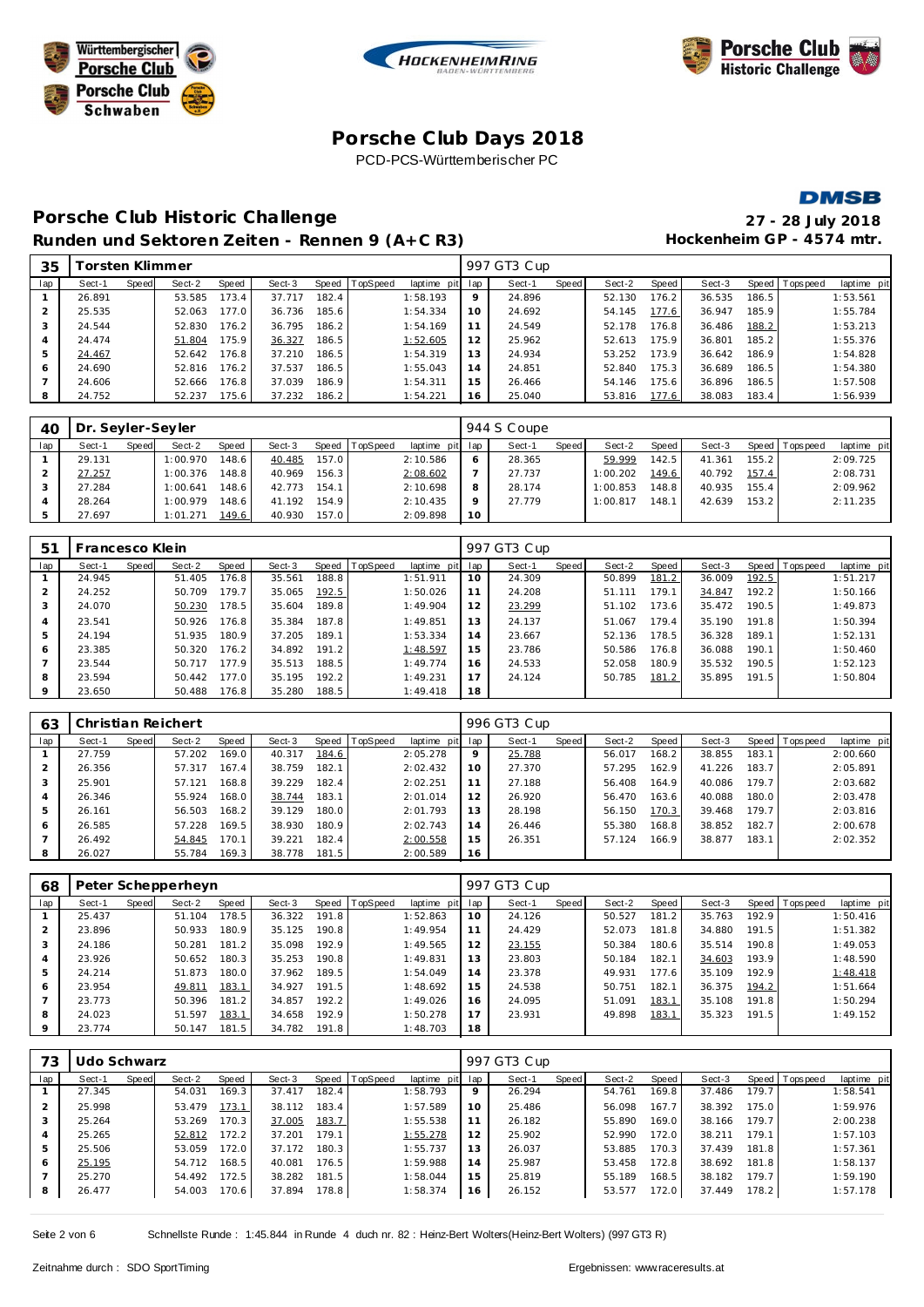





**DMSB** 

## **Porsche C lub Historic Challenge 27 - 28 July 2018** Runden und Sektoren Zeiten - Rennen 9 (A+C R3) Hockenheim GP - 4574 mtr.

| 78             | Klaus Horn |       |        |       |        |       |                  |             |     | 997 GT3 Cup |       |        |       |        |       |                 |             |  |
|----------------|------------|-------|--------|-------|--------|-------|------------------|-------------|-----|-------------|-------|--------|-------|--------|-------|-----------------|-------------|--|
| lap            | Sect-1     | Speed | Sect-2 | Speed | Sect-3 |       | Speed   TopSpeed | laptime pit | lap | Sect-1      | Speed | Sect-2 | Speed | Sect-3 |       | Speed Tops peed | laptime pit |  |
|                | 24.529     |       | 50.368 | 182.1 | 34.516 | 191.8 |                  | 1:49.413    | 10  | 23.088      |       | 49.334 | 181.8 | 34.385 | 193.2 |                 | 1:46.807    |  |
| $\overline{2}$ | 23.018     |       | 49.487 | 184.0 | 34.353 | 192.9 |                  | 1:46.858    | 11  | 23.101      |       | 49.559 | 185.2 | 35.166 | 194.9 |                 | 1:47.826    |  |
| 3              | 22.950     |       | 49.390 | 181.2 | 34.136 | 193.5 |                  | 1:46.476    | 12  | 23.221      |       | 49.535 | 184.9 | 35.288 | 191.8 |                 | 1:48.044    |  |
| 4              | 22.844     |       | 49.780 | 182.7 | 34.128 | 195.7 |                  | 1:46.752    | 13  | 23.514      |       | 49.784 | 183.7 | 34.958 | 193.2 |                 | 1:48.256    |  |
| 5              | 23.199     |       | 51.705 | 181.8 | 34.076 | 194.9 |                  | 1:48.980    | 14  | 23.539      |       | 50.337 | 184.0 | 34.741 | 195.7 |                 | 1:48.617    |  |
| 6              | 23.075     |       | 49.595 | 182.7 | 34.686 | 192.2 |                  | 1:47.356    | 15  | 23.540      |       | 50.248 | 182.4 | 35.767 | 189.8 |                 | 1:49.555    |  |
| $\overline{7}$ | 23.415     |       | 49.279 | 183.1 | 35.124 | 192.2 |                  | 1:47.818    | 16  | 23.465      |       | 50.236 | 183.4 | 35.372 | 191.8 |                 | 1:49.073    |  |
| 8              | 23.206     |       | 49.018 | 186.9 | 34.392 | 192.5 |                  | 1:46.616    | 17  | 23.722      |       | 50.511 | 183.4 | 36.427 | 188.8 |                 | 1:50.660    |  |
| 9              | 22.963     |       | 49.121 | 184.6 | 35.101 | 193.5 |                  | 1:47.185    | 18  |             |       |        |       |        |       |                 |             |  |

| 79             | Pablo Briones |       |        |       |        |       |                 |             |     | 997 GT3 Cup |       |        |       |        |       |                 |             |
|----------------|---------------|-------|--------|-------|--------|-------|-----------------|-------------|-----|-------------|-------|--------|-------|--------|-------|-----------------|-------------|
| lap            | Sect-1        | Speed | Sect-2 | Speed | Sect-3 | Speed | <b>TopSpeed</b> | laptime pit | lap | Sect-1      | Speed | Sect-2 | Speed | Sect-3 |       | Speed Tops peed | laptime pit |
|                | 27.976        |       | 53.864 | 168.2 | 37.871 | 191.8 |                 | 1:59.711    | 10  | 24.002      |       | 51.836 | 181.2 | 36.312 | 190.8 |                 | 1:52.150    |
| 2              | 25.234        |       | 51.711 | 177.9 | 36.138 | 192.2 |                 | 1:53.083    |     | 23.740      |       | 51.338 | 179.1 | 35.741 | 191.8 |                 | 1:50.819    |
| 3              | 24.382        |       | 51.381 | 181.8 | 35.703 | 194.6 |                 | 1:51.466    | 12  | 24.180      |       | 52.606 | 181.5 | 37.069 | 188.5 |                 | 1:53.855    |
| 4              | 24.095        |       | 51.228 | 182.4 | 36.091 | 192.5 |                 | 1:51.414    | 13  | 25.004      |       | 51.272 | 183.4 | 35.782 | 194.6 |                 | 1:52.058    |
| 5              | 24.083        |       | 52.114 | 181.5 | 36.420 | 194.2 |                 | 1:52.617    | 14  | 25.252      |       | 52.891 | 177.3 | 35.715 | 194.2 |                 | 1:53.858    |
| 6              | 24.208        |       | 53.471 | 174.5 | 36.159 | 192.2 |                 | 1:53.838    | 15  | 24.270      |       | 51.756 | 180.3 | 36.174 | 191.8 |                 | 1:52.200    |
| $\overline{7}$ | 24.471        |       | 52.079 | 181.5 | 36.245 | 193.9 |                 | 1:52.795    | 16  | 24.363      |       | 51.889 | 182.4 | 36.494 | 191.5 |                 | 1:52.746    |
| 8              | 24.145        |       | 52.049 | 181.2 | 36.860 | 189.1 |                 | 1:53.054    | 17  | 24.350      |       | 52.331 | 177.3 | 36.635 | 190.8 |                 | 1:53.316    |
| $\circ$        | 24.269        |       | 52.010 | 181.8 | 36.723 | 190.1 |                 | 1:53.002    | 18  |             |       |        |       |        |       |                 |             |

| 81  | Peter Nadler    |        |       |        |       |                |                 |         | 964 Sonst |              |        |       |        |       |                 |             |
|-----|-----------------|--------|-------|--------|-------|----------------|-----------------|---------|-----------|--------------|--------|-------|--------|-------|-----------------|-------------|
| lap | Sect-1<br>Speed | Sect-2 | Speed | Sect-3 |       | Speed TopSpeed | laptime pit lap |         | Sect-1    | <b>Speed</b> | Sect-2 | Speed | Sect-3 |       | Speed Tops peed | laptime pit |
|     | 24.909          | 50.810 | 183.7 | 35.437 | 190.8 |                | I: 51.156       | O       | 23.609    |              | 50.358 | 186.5 | 35.345 | 191.8 |                 | 1:49.312    |
|     | 23.872          | 51.013 | 184.9 | 35.432 | 191.5 |                | 1:50.317        |         | 23.555    |              | 50.504 | 184.3 | 35.845 | 194.6 |                 | 1:49.904    |
|     | 23.613          | 50.586 | 180.0 | 35.439 | 194.6 |                | 1:49.638        | 8       | 23.408    |              | 50.080 | 184.3 | 35.609 | 190.8 |                 | 1:49.097    |
|     | 23.397          | 50.558 | 184.9 | 36.126 | 191.5 |                | 1:50.081        | $\circ$ | 23.397    |              | 49.767 | 182.4 | 35.346 | 188.8 |                 | 1:48.510    |
|     | 23.384          | 50.624 | 182.1 | 38.345 | 187.2 |                | 1:52.353        | 10      |           |              |        |       |        |       |                 |             |

| 82             |        |       | Heinz-Bert Wolters |       |        |       |                |             |     | 997 GT3 R |       |        |       |        |       |                 |             |
|----------------|--------|-------|--------------------|-------|--------|-------|----------------|-------------|-----|-----------|-------|--------|-------|--------|-------|-----------------|-------------|
| lap            | Sect-1 | Speed | Sect-2             | Speed | Sect-3 |       | Speed TopSpeed | laptime pit | lap | Sect-1    | Speed | Sect-2 | Speed | Sect-3 |       | Speed Tops peed | laptime pit |
|                | 25.814 |       | 50.686             | 181.5 | 35.108 | 196.7 |                | 1:51.608    | 10  | 23.330    |       | 50.841 | 180.0 | 35.709 | 193.2 |                 | 1:49.880    |
|                | 23.679 |       | 49.578             | 185.2 | 34.018 | 196.4 |                | 1:47.275    | 11  | 23.552    |       | 50.038 | 182.1 | 35.197 | 194.2 |                 | 1:48.787    |
| 3              | 22.898 |       | 48.863             | 184.6 | 34.149 | 195.3 |                | 1:45.910    | 12  | 24.534    |       | 51.403 | 179.4 | 35.210 | 196.0 |                 | 1:51.147    |
| $\overline{4}$ | 22.808 |       | 48.895             | 182.1 | 34.141 | 196.4 |                | 1:45.844    | 13  | 23.580    |       | 50.749 | 178.8 | 35.672 | 193.5 |                 | 1:50.001    |
| 5              | 22.908 |       | 50.886             | 186.2 | 33.949 | 197.4 |                | 1:47.743    | 14  | 25.180    |       | 51.897 | 180.3 | 35.651 | 194.9 |                 | 1:52.728    |
| 6              | 22.727 |       | 51.162             | 186.5 | 34.172 | 197.1 |                | 1:48.061    | 15  | 24.847    |       | 51.430 | 179.1 | 35.104 | 191.8 |                 | 1:51.381    |
|                | 23.773 |       | 49.357             | 184.0 | 34.462 | 196.0 |                | 1:47.592    | 16  | 24.155    |       | 50.643 | 179.7 | 36.127 | 194.6 |                 | 1:50.925    |
| 8              | 23.132 |       | 49.736             | 184.9 | 34.940 | 196.7 |                | 1:47.808    | 17  | 24.617    |       | 52.213 | 180.6 | 37.045 | 164.9 |                 | 1:53.875    |
| $\circ$        | 23.298 |       | 49.987             | 183.4 | 35.404 | 194.6 |                | 1:48.689    | 18  |           |       |        |       |        |       |                 |             |

| 96      | Ertl-Ertl |       |        |       |        |       |          |                 |    | 997 GT3 Cup |       |        |       |        |       |                |             |
|---------|-----------|-------|--------|-------|--------|-------|----------|-----------------|----|-------------|-------|--------|-------|--------|-------|----------------|-------------|
| lap     | Sect-1    | Speed | Sect-2 | Speed | Sect-3 | Speed | TopSpeed | laptime pit lap |    | Sect-1      | Speed | Sect-2 | Speed | Sect-3 |       | Speed Topspeed | laptime pit |
|         | 25.786    |       | 51.531 | 181.5 | 35.246 | 190.8 |          | 1:52.563        | 10 | 23.873      |       | 50.122 | 182.7 | 36.267 | 191.8 |                | 1:50.262    |
|         | 23.645    |       | 50.840 | 182.1 | 35.645 | 189.5 |          | 1:50.130        | 11 | 24.671      |       | 51.669 | 181.5 | 34.996 | 192.2 |                | 1:51.336    |
|         | 23.843    |       | 50.055 | 180.3 | 35.591 | 189.8 |          | 1:49.489        | 12 | 23.362      |       | 50.447 | 176.8 | 35.616 | 188.2 |                | 1:49.425    |
|         | 23.406    |       | 50.682 | 179.4 | 35.498 | 190.1 |          | 1:49.586        | 13 | 24.577      |       | 51.156 | 182.7 | 34.985 | 192.2 |                | 1:50.718    |
|         | 24.136    |       | 51.534 | 167.2 | 37.999 | 188.8 |          | 1:53.669        | 14 | 23.629      |       | 51.754 | 178.5 | 36.459 | 187.5 |                | 1:51.842    |
| 6       | 23.964    |       | 50.004 | 181.8 | 35.069 | 190.5 |          | 1:49.037        | 15 | 23.815      |       | 51.103 | 179.7 | 35.494 | 191.8 |                | 1:50.412    |
|         | 23.707    |       | 50.159 | 180.6 | 35.459 | 186.5 |          | 1:49.325        | 16 | 27.581      |       | 53.992 | 180.9 | 36.251 | 190.1 |                | 1:57.824    |
| 8       | 23.658    |       | 50.406 | 181.5 | 35.089 | 191.5 |          | 1:49.153        | 17 | 25.071      |       | 57.266 | 179.7 | 36.577 | 187.5 |                | 1:58.914    |
| $\circ$ | 23.952    |       | 50.550 | 180.9 | 35.065 | 190.5 |          | 1:49.567        | 18 |             |       |        |       |        |       |                |             |

|     | 900   Marc Oostrum |              |          |       |        |       |                |                 |            | 944 C up |       |          |       |        |       |                |             |
|-----|--------------------|--------------|----------|-------|--------|-------|----------------|-----------------|------------|----------|-------|----------|-------|--------|-------|----------------|-------------|
| lap | Sect-1             | <b>Speed</b> | Sect-2   | Speed | Sect-3 |       | Speed TopSpeed | laptime pit lap |            | Sect-1   | Speed | Sect-2   | Speed | Sect-3 |       | Speed Topspeed | laptime pit |
|     | 29.545             |              | 1:04.020 | 137.8 | 42.654 | 141.9 |                | 2:16.219        |            | 29.064   |       | 1:04.273 | 137.9 | 42.254 | 142.1 |                | 2:15.591    |
|     | 29.817             |              | 1:04.582 | 133.3 | 42.410 | 142.5 |                | 2:16.809        | 5          | 29.499   |       | 1:11.029 | 101.6 |        |       |                | 2:39.636    |
|     | 29.404             |              | 1:06.543 | 137.2 | 42.387 | 143.6 |                | 2:18.334        | $\epsilon$ |          |       |          |       |        |       |                |             |

Seite 3 von 6 Schnellste Runde : 1:45.844 in Runde 4 duch nr. 82 : Heinz-Bert Wolters(Heinz-Bert Wolters) (997 GT3 R)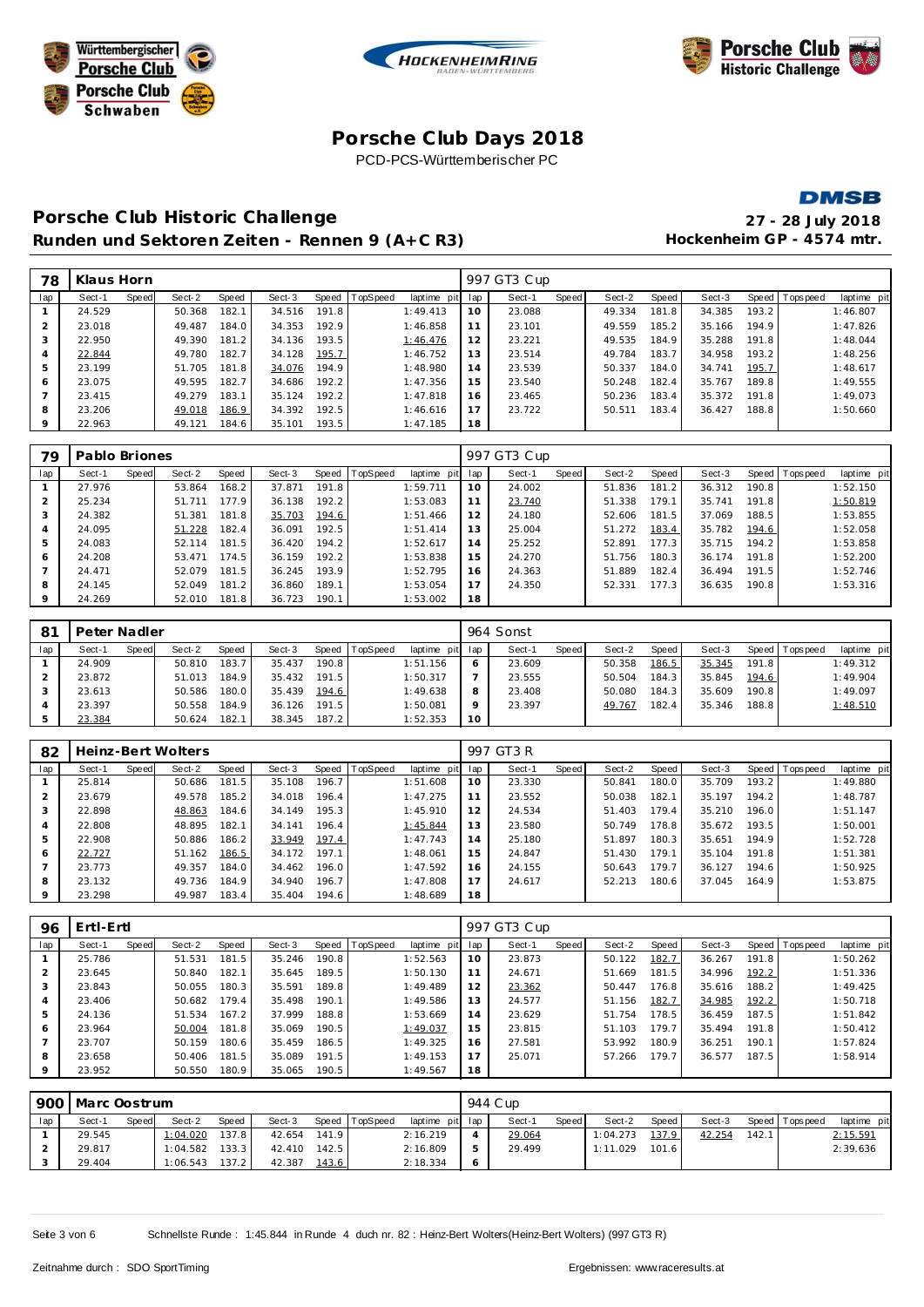





**DMSB** 

## **Porsche C lub Historic Challenge 27 - 28 July 2018** Runden und Sektoren Zeiten - Rennen 9 (A+C R3) Hockenheim GP - 4574 mtr.

| 901 | Robert Sulma |       |        |       |        |       |          |                 |   | Cavman S |       |        |       |        |       |                 |             |
|-----|--------------|-------|--------|-------|--------|-------|----------|-----------------|---|----------|-------|--------|-------|--------|-------|-----------------|-------------|
| lap | Sect-1       | Speed | Sect-2 | Speed | Sect-3 | Speed | TopSpeed | laptime pit lap |   | Sect-1   | Speed | Sect-2 | Speed | Sect-3 |       | Speed Tops peed | laptime pit |
|     | 27.242       |       | 57.612 | 155.2 | 39.742 | 161.0 |          | 2:04.596        |   | 26.701   |       | 57.994 | 157.2 | 39.940 | 161.2 |                 | 2:04.635    |
|     | 26.656       |       | 57.958 | 154.5 | 39.613 | 161.7 |          | 2:04.227        |   | 27.126   |       | 57.963 | 156.1 | 40.046 | 162.4 |                 | 2:05.135    |
|     | 26.551       |       | 57.931 | 154.5 | 39.501 | 163.6 |          | 2:03.983        |   | 27.194   |       | 58.548 | 154.7 |        |       |                 | 2:09.480    |
|     | 26.760       |       | 58.156 | 157.7 | 39.659 | 161.2 |          | 2:04.575        | 8 |          |       |        |       |        |       |                 |             |

| 919 | Roest-Noov |       |          |       |        |       |                  |                 |         | 944 C up |       |          |       |        |       |                 |             |
|-----|------------|-------|----------|-------|--------|-------|------------------|-----------------|---------|----------|-------|----------|-------|--------|-------|-----------------|-------------|
| lap | Sect-1     | Speed | Sect-2   | Speed | Sect-3 |       | Speed   TopSpeed | laptime pit lap |         | Sect-1   | Speed | Sect-2   | Speed | Sect-3 |       | Speed Tops peed | laptime pit |
|     | 29.818     |       | 1:03.465 | 138.5 | 42.676 | 142.7 |                  | 2:15.959        | 8       | 28.261   |       | 1:03.776 | 135.2 | 41.932 | 143.8 |                 | 2:13.969    |
|     | 29.268     |       | 1:04.367 | 137.2 | 42.142 | 144.0 |                  | 2:15.777        | $\circ$ | 28.437   |       | 1:04.292 | 133.0 | 41.764 | 143.6 |                 | 2:14.493    |
| 3   | 28.875     |       | 1:05.047 | 136.2 | 42.212 | 145.4 |                  | 2:16.134        | 10      | 29.947   |       | 1:03.320 | 136.9 | 41.955 | 143.8 |                 | 2:15.222    |
| 4   | 28.886     |       | 1:03.525 | 136.4 | 42.844 | 143.4 |                  | 2:15.255        |         | 28.555   |       | 1:03.731 | 135.5 | 42.154 | 143.4 |                 | 2:14.440    |
| 5   | 29.031     |       | 1:03.744 | 135.8 | 41.952 | 146.3 |                  | 2:14.727        | 12      | 28.984   |       | 1:03.628 | 136.4 | 41.890 | 144.6 |                 | 2:14.502    |
| 6   | 28.474     |       | 1:03.955 | 137.6 | 41.624 | 145.4 |                  | 2:14.053        | 13      | 28.741   |       | 1:04.894 | 129.8 | 41.906 | 144.0 |                 | 2:15.541    |
|     | 29.431     |       | 1:03.617 | 137.9 | 41.874 | 145.6 |                  | 2:14.922        | 14      | 28.787   |       | 1:03.406 | 138.1 | 41.678 | 142.1 |                 | 2:13.871    |

| 922 | Robin Verkerk |       |          |       |        |       |          |                 |         | 944 C up |       |          |       |        |       |                 |             |
|-----|---------------|-------|----------|-------|--------|-------|----------|-----------------|---------|----------|-------|----------|-------|--------|-------|-----------------|-------------|
| lap | Sect-1        | Speed | Sect-2   | Speed | Sect-3 | Speed | TopSpeed | laptime pit lap |         | Sect-1   | Speed | Sect-2   | Speed | Sect-3 |       | Speed Tops peed | laptime pit |
|     | 29.378        |       | 1:04.014 | 140.8 | 43.007 | 138.8 |          | 2:16.399        | 8       | 28.436   |       | 1:03.591 | 137.6 | 42.151 | 145.9 |                 | 2:14.178    |
|     | 30.475        |       | 1:05.274 | 140.1 | 42.178 | 147.1 |          | 2:17.927        | $\circ$ | 28.519   |       | 1:04.883 | 138.3 | 42.302 | 145.9 |                 | 2:15.704    |
|     | 29.087        |       | 1:04.407 | 137.8 | 41.990 | 145.9 |          | 2:15.484        | 10      | 28.835   |       | 1:04.524 | 140.3 | 42.565 | 141.7 |                 | 2:15.924    |
|     | 28.606        |       | 1:04.013 | 137.1 | 42.387 | 145.0 |          | 2:15.006        |         | 28.384   |       | 1:05.127 | 136.9 | 41.976 | 146.5 |                 | 2:15.487    |
| .5  | 28.721        |       | 1:04.471 | 135.8 | 41.973 | 145.9 |          | 2:15.165        | 12      | 28.753   |       | 1:04.069 | 139.7 | 41.699 | 146.3 |                 | 2:14.521    |
| 6   | 28.338        |       | 1:03.465 | 139.5 | 41.978 | 146.9 |          | 2:13.781        | 13      | 28.767   |       | 1:03.768 | 139.5 | 41.880 | 147.3 |                 | 2:14.415    |
|     | 28.670        |       | 1:03.777 | 138.1 | 42.443 | 146.1 |          | 2:14.890        | 14      | 28.514   |       | 1:04.763 | 137.8 | 41.660 | 146.3 |                 | 2:14.937    |

| 926 | Ronald van Vliet |       |        |       |        |       |                |                 |    | Cayman Coupe |         |          |       |        |       |                   |              |
|-----|------------------|-------|--------|-------|--------|-------|----------------|-----------------|----|--------------|---------|----------|-------|--------|-------|-------------------|--------------|
| lap | Sect-1           | Speed | Sect-2 | Speed | Sect-3 |       | Speed TopSpeed | laptime pit lap |    | Sect-1       | Speed I | Sect-2   | Speed | Sect-3 |       | Speed   Tops peed | laptime pit  |
|     | 27.824           |       | 58.472 | 153.0 | 40.000 | 161.2 |                | 2:06.296        | 8  | 28.595       |         | 59.507   | 153.4 | 40.718 | 158.8 |                   | 2:08.820     |
|     | 26.929           |       | 58.709 | 150.4 | 39.832 | 162.4 |                | 2:05.470        | 9  | 27.751       |         | 59.395   | 153.4 | 41.117 | 159.3 |                   | 2:08.263     |
|     | 27.249           |       | 59.179 | 154.9 | 40.566 | 160.7 |                | 2:06.994        | 10 | 27.530       |         | 1:00.449 | 144.4 |        |       |                   | 2:19.482     |
|     | 27.465           |       | 59.411 | 153.4 | 40.113 | 160.2 |                | 2:06.989        |    | Out          |         | 1:12.265 | 144.0 | 44.014 | 153.4 |                   | $2:59.979$ P |
|     | 27.617           |       | 58.926 | 152.8 | 40.249 | 161.7 |                | 2:06.792        | 12 | 31.799       |         | 1:10.485 | 136.4 |        |       |                   | 2:30.845     |
|     | 27.923           |       | 58.935 | 152.1 | 40.317 | 160.0 |                | 2:07.175        | 13 | Out          |         | 1:10.944 | 134.5 | 44.748 | 147.5 |                   | $3:20.295$ P |
|     | 27.866           |       | 59.278 | 149.0 | 40.531 | 159.3 |                | 2:07.675        | 14 |              |         |          |       |        |       |                   |              |

| 957 |        |       | Niek Jan Steehouwer |       |        |       |          |                 | 944     |        |       |          |         |        |       |                 |             |
|-----|--------|-------|---------------------|-------|--------|-------|----------|-----------------|---------|--------|-------|----------|---------|--------|-------|-----------------|-------------|
| lap | Sect-1 | Speed | Sect-2              | Speed | Sect-3 | Speed | TopSpeed | laptime pit lap |         | Sect-1 | Speed | Sect-2   | Speed ' | Sect-3 |       | Speed Tops peed | laptime pit |
|     | 30.539 |       | 1:06.375            | 134.3 | 41.455 | 142.9 |          | 2:18.369        | 8       | 28.891 |       | 1:05.005 | 137.8   | 41.228 | 143.2 |                 | 2:15.124    |
|     | 29.215 |       | 1:04.388            | 35.8  | 41.424 | 144.6 |          | 2:15.027        | $\circ$ | 28.505 |       | 1:04.903 | 136.9   | 42.185 | 143.0 |                 | 2:15.593    |
|     | 29.298 |       | 1:04.684            | 135.3 | 41.875 | 143.6 |          | 2:15.857        | 10      | 29.708 |       | 1:05.277 | 136.2   | 41.434 | 141.5 |                 | 2:16.419    |
|     | 29.385 |       | 1:03.898            | 137.2 | 42.134 | 144.0 |          | 2:15.417        |         | 28.648 |       | 1:05.055 | 135.0   | 41.756 | 141.4 |                 | 2:15.459    |
|     | 29.372 |       | 1:04.428            | 135.3 | 41.870 | 143.6 |          | 2:15.670        | 12      | 28.903 |       | 1:05.235 | 135.7   | 41.435 | 141.9 |                 | 2:15.573    |
|     | 29.446 |       | 1:05.104            | 133.8 | 42.497 | 143.6 |          | 2:17.047        | 13      | 28.359 |       | 1:04.970 | 137.6   | 43.420 | 143.2 |                 | 2:16.749    |
|     | 28.785 |       | 1:04.863            | 136.7 | 41.382 | 143.2 |          | 2:15.030        | 14      | 28.600 |       | 1:03.928 | 137.4   | 41.634 | 143.6 |                 | 2:14.162    |

| 961            |        |       | Edwin van Wijngaarden |       |        |       |                 |             |     | 997 GT3 Cup |       |        |       |        |       |                |             |
|----------------|--------|-------|-----------------------|-------|--------|-------|-----------------|-------------|-----|-------------|-------|--------|-------|--------|-------|----------------|-------------|
| lap            | Sect-1 | Speed | Sect-2                | Speed | Sect-3 | Speed | <b>TopSpeed</b> | laptime pit | lap | Sect-1      | Speed | Sect-2 | Speed | Sect-3 |       | Speed Topspeed | laptime pit |
|                | 27.814 |       | 54.151                | 170.3 | 38.005 | 185.2 |                 | 1:59.970    | 10  | 24.892      |       | 52.032 | 176.2 | 38.228 | 188.5 |                | 1:55.152    |
| 2              | 26.609 |       | 52.661                | 174.2 | 37.358 | 187.2 |                 | 1:56.628    | 11  | 24.896      |       | 52.126 | 171.7 | 37.194 | 186.5 |                | 1:54.216    |
| 3              | 24.904 |       | 51.971                | 175.6 | 37.815 | 186.9 |                 | 1:54.690    | 12  | 25.068      |       | 51.855 | 176.2 | 37.151 | 186.5 |                | 1:54.074    |
| $\overline{4}$ | 24.563 |       | 51.615                | 177.6 | 37.245 | 184.9 |                 | 1:53.423    | 13  | 24.852      |       | 52.463 | 175.6 | 36.493 | 188.8 |                | 1:53.808    |
| 5              | 24.237 |       | 51.827                | 175.0 | 36.931 | 186.2 |                 | 1:52.995    | 14  | 24.962      |       | 52.816 | 175.3 | 36.681 | 190.1 |                | 1:54.459    |
| 6              | 24.955 |       | 52.655                | 171.7 | 37.248 | 186.2 |                 | 1:54.858    | 15  | 25.913      |       | 52.309 | 179.1 | 36.625 | 186.2 |                | 1:54.847    |
|                | 25.143 |       | 52.497                | 177.3 | 36.853 | 186.2 |                 | 1:54.493    | 16  | 25.068      |       | 52.423 | 177.0 | 36.677 | 187.5 |                | 1:54.168    |
| 8              | 24.493 |       | 52.077                | 176.2 | 37.285 | 187.5 |                 | 1:53.855    | 17  | 27.746      |       | 52.829 | 178.5 | 36.950 | 188.8 |                | 1:57.525    |
| 9              | 24.449 |       | 51.625                | 176.5 | 36.616 | 186.9 |                 | 1:52.690    | 18  |             |       |        |       |        |       |                |             |

| 963 | Pijke ter Burg |       |                  |       |        |       |                |                 |         | 944 Coupe |       |          |       |        |       |                |             |
|-----|----------------|-------|------------------|-------|--------|-------|----------------|-----------------|---------|-----------|-------|----------|-------|--------|-------|----------------|-------------|
| lap | Sect-1         | Speed | Sect-2           | Speed | Sect-3 |       | Speed TopSpeed | laptime pit lap |         | Sect-1    | Speed | Sect-2   | Speed | Sect-3 |       | Speed Topspeed | laptime pit |
|     | 29.035         |       | 1:04.456         | 136.4 | 43.571 | 127.8 |                | 2:17.062        | 8       | 28.726    |       | 1:05.183 | 138.3 | 43.107 | 145.2 |                | 2:17.016    |
|     | 29.911         |       | $1:04.779$ 137.8 |       | 42.413 | 144.8 |                | 2:17.103        | $\circ$ | 28.865    |       | 1:04.806 | 137.2 | 43.214 | 143.4 |                | 2:16.885    |
|     | 29.189         |       | 1:06.010         | 136.9 | 42.015 | 146.1 |                | 2:17.214        | 10      | 29.107    |       | 1:05.071 | 137.8 | 42.663 | 145.2 |                | 2:16.841    |

Seite 4 von 6 Schnellste Runde : 1:45.844 in Runde 4 duch nr. 82 : Heinz-Bert Wolters(Heinz-Bert Wolters) (997 GT3 R)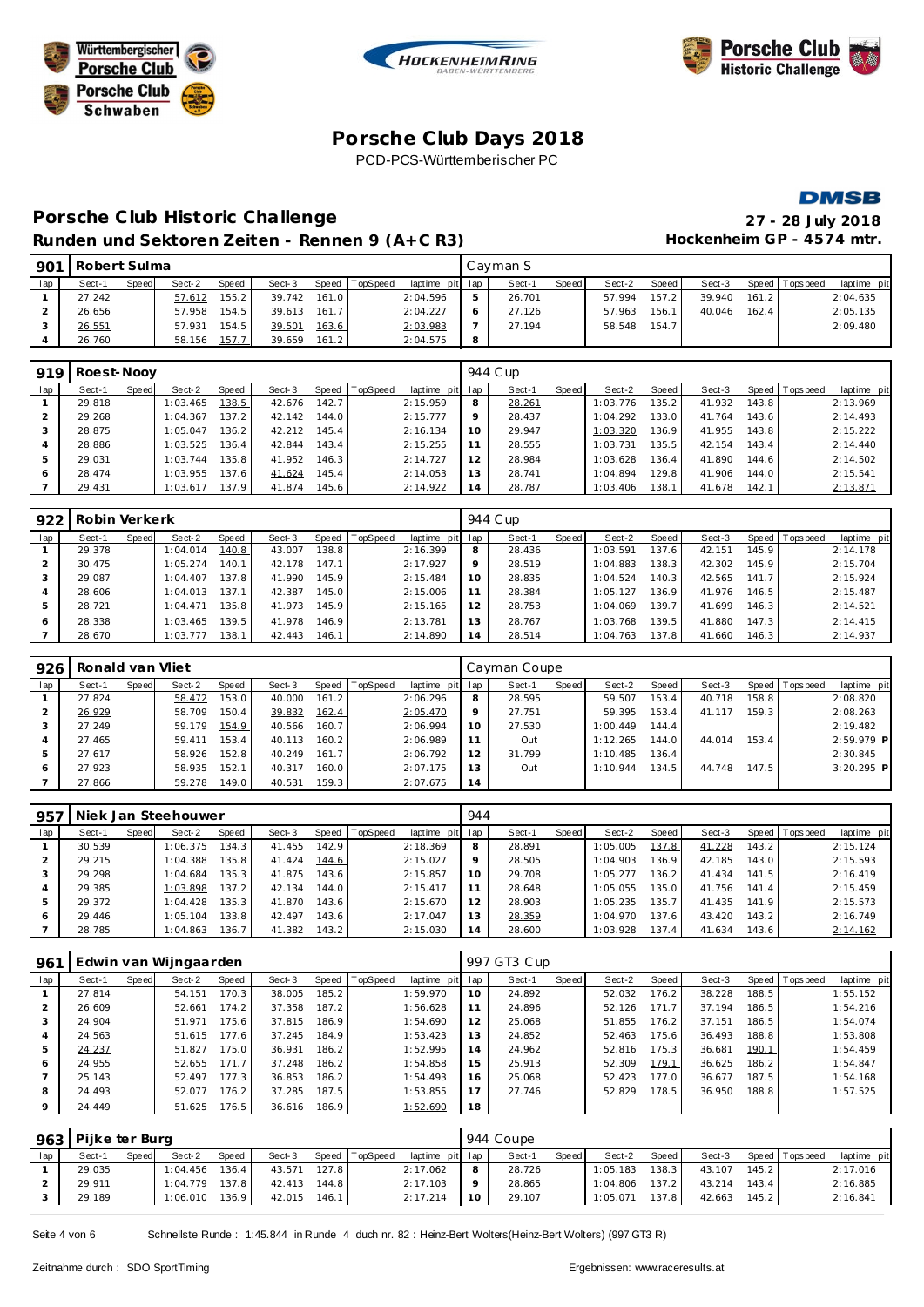





**DMSB** 

## **Porsche C lub Days 2018** PCD-PCS-Württemberischer PC

## **Porsche C lub Historic Challenge 27 - 28 July 2018**

#### Runden und Sektoren Zeiten - Rennen 9 (A+C R3) Hockenheim GP - 4574 mtr.

| 29.436 | 139.5<br>1:05.016 | 42.529<br>145.6  | 2:16.981  | 11              | 28.950 | 1:04.782<br>139.0 | 145.2<br>42.466 | 2:16.198 |
|--------|-------------------|------------------|-----------|-----------------|--------|-------------------|-----------------|----------|
| 28.973 | 138.1<br>1:04.473 | 144.2<br>42.289  | 2:15.735  |                 | 29.057 | 139.0<br>1:04.469 | 143.0<br>42.701 | 2:16.227 |
| 28.383 | 1:04.480 137.2    | 43.711 143.4     | 2:16.574  | 13 <sup>1</sup> | 29.139 | 1:04.287<br>136.0 | 42.523<br>145.0 | 2:15.949 |
| 28.894 | 137.1<br>1:09.831 | 145.01<br>42.586 | 2: 21.311 | 14              | 29.159 | 137.4<br>1:04.664 | 145.2<br>43.459 | 2:17.282 |

| 966 |        |       | Christiaan van Garderen |       |        |       |                 |             |                | 944 C up |         |          |       |        |                    |            |             |
|-----|--------|-------|-------------------------|-------|--------|-------|-----------------|-------------|----------------|----------|---------|----------|-------|--------|--------------------|------------|-------------|
| lap | Sect-1 | Speed | Sect-2                  | Speed | Sect-3 | Speed | <b>TopSpeed</b> | laptime pit | lap            | Sect-1   | Speed I | Sect-2   | Speed | Sect-3 | Speed I            | T ops peed | laptime pit |
|     | 29.505 |       | 1:05.149                | 131.7 | 42.845 | 141.4 |                 | 2:17.499    | 8              | 29.153   |         | 1:05.394 | 136.2 | 42.492 | 142.9              |            | 2:17.039    |
|     | 30.272 |       | 1:05.163                | 136.7 | 42.025 | 142.1 |                 | 2:17.460    | 9              | 28.659   |         | 1:05.119 | 136.0 | 43.267 | 139.7 <sub>1</sub> |            | 2:17.045    |
| 3   | 29.136 |       | 1:04.804                | 137.4 | 42.545 | 142.7 |                 | 2:16.485    | 10             | 28,808   |         | 1:05.423 | 131.7 | 42.249 | 142.7              |            | 2:16.480    |
|     | 29.137 |       | 1:05.099                | 135.0 | 42.783 | 142.3 |                 | 2:17.019    |                | 29.103   |         | 1:05.189 | 133.0 | 42.009 | 142.3              |            | 2:16.301    |
| 5   | 29.276 |       | 1:06.106                | 131.4 | 42.532 | 140.8 |                 | 2:17.914    | 12             | 28.823   |         | 1:04.840 | 136.0 | 42.328 | 142.1              |            | 2:15.991    |
| 6   | 29.028 |       | 1:05.463                | 134.3 | 43.784 | 141.7 |                 | 2:18.275    | 13             | 29.534   |         | 1:04.819 | 136.0 | 42.050 | 141.9              |            | 2:16.403    |
|     | 29.153 |       | 1:05.390                | 135.0 | 42.472 | 141.9 |                 | 2:17.015    | $\overline{4}$ | 29.249   |         | 1:07.760 | 118.7 | 49.168 | 121.91             |            | 2:26.177    |

| 969 | Aart Bosman |       |        |       |        |       |                 |             |     | 997 GT3 Cup |       |        |       |        |       |                 |             |
|-----|-------------|-------|--------|-------|--------|-------|-----------------|-------------|-----|-------------|-------|--------|-------|--------|-------|-----------------|-------------|
| lap | Sect-1      | Speed | Sect-2 | Speed | Sect-3 | Speed | <b>TopSpeed</b> | laptime pit | lap | Sect-1      | Speed | Sect-2 | Speed | Sect-3 |       | Speed Tops peed | laptime pit |
|     | 26.376      |       | 53.002 | 177.0 | 35.912 | 186.2 |                 | 1:55.290    | 10  | 24.484      |       | 52.750 | 177.9 | 36.448 | 188.5 |                 | 1:53.682    |
|     | 23.984      |       | 51.695 | 179.1 | 36.168 | 184.9 |                 | 1:51.847    | 11  | 24.516      |       | 52.056 | 180.6 | 39.237 | 182.7 |                 | 1:55.809    |
|     | 24.178      |       | 51.756 | 179.1 | 37.087 | 189.1 |                 | 1:53.021    | 12  | 24.527      |       | 52.538 | 180.9 | 37.322 | 188.5 |                 | 1:54.387    |
|     | 23.860      |       | 51.533 | 179.1 | 35.902 | 187.8 |                 | 1:51.295    | 13  | 24.832      |       | 52.684 | 178.2 | 36.587 | 187.2 |                 | 1:54.103    |
|     | 24.077      |       | 51.450 | 179.1 | 36.537 | 188.2 |                 | 1:52.064    | 14  | 24.797      |       | 53.143 | 177.0 | 36.455 | 187.8 |                 | 1:54.395    |
| 6   | 24.576      |       | 53.411 | 179.4 | 35.667 | 188.8 |                 | 1:53.654    | 15  | 24.248      |       | 52.381 | 179.7 | 36.260 | 187.5 |                 | 1:52.889    |
|     | 23.946      |       | 51.466 | 179.4 | 36.658 | 188.8 |                 | 1:52.070    | 16  | 24.819      |       | 52.730 | 178.2 | 37.751 | 186.2 |                 | 1:55.300    |
| 8   | 24.278      |       | 51.479 | 178.8 | 36.780 | 188.2 |                 | 1:52.537    | 17  | 25.105      |       | 53.136 | 180.3 | 37.811 | 186.2 |                 | 1:56.052    |
|     | 24.217      |       | 52.690 | 180.6 | 36.143 | 189.5 |                 | 1:53.050    | 18  |             |       |        |       |        |       |                 |             |

| 980 | Poell-Poell |       |        |       |        |       |                |             |     | 997 GT3 Cup |              |        |       |        |       |                 |             |
|-----|-------------|-------|--------|-------|--------|-------|----------------|-------------|-----|-------------|--------------|--------|-------|--------|-------|-----------------|-------------|
| lap | Sect-1      | Speed | Sect-2 | Speed | Sect-3 |       | Speed TopSpeed | laptime pit | lap | Sect-1      | <b>Speed</b> | Sect-2 | Speed | Sect-3 |       | Speed Tops peed | laptime pit |
|     | 27.607      |       | 57.505 | 173.6 | 38.135 | 184.3 |                | 2:03.247    | 9   | 25.116      |              | 52.588 | 175.6 | 37.499 | 185.9 |                 | 1:55.203    |
|     | 25.857      |       | 54.034 | 173.9 | 38.075 | 185.9 |                | 1:57.966    | 10  | 24.822      |              | 52.521 | 173.9 | 38.316 | 185.2 |                 | 1:55.659    |
| 3   | 25.345      |       | 54.090 | 171.4 | 38.020 | 186.5 |                | 1:57.455    | 11  | 25.068      |              | 52.627 | 176.2 | 38.104 | 185.9 |                 | 1:55.799    |
| 4   | 25.020      |       | 52.803 | 174.8 | 37.566 | 187.8 |                | 1:55.389    | 12  | 25.507      |              | 53.025 | 173.6 | 38.086 | 184.3 |                 | 1:56.618    |
| 5   | 25.001      |       | 53.485 | 173.9 | 37.608 | 186.5 |                | 1:56.094    | 13  | 25.876      |              | 54.620 | 174.5 | 37.831 | 186.9 |                 | 1:58.327    |
| 6   | 25.407      |       | 54.438 | 173.4 | 37.667 | 186.5 |                | 1:57.512    | 14  | 24.699      |              | 52.715 | 177.3 | 37.489 | 185.6 |                 | 1:54.903    |
|     | 25.296      |       | 53.447 | 173.9 | 39.256 | 185.6 |                | 1:57.999    | 15  | 25.004      |              | 58.369 | 169.8 | 37.946 | 187.8 |                 | 2:01.319    |
| 8   | 25.467      |       | 53.356 | 175.0 | 37.434 | 185.6 |                | 1:56.257    | 16  | 25.629      |              | 53.322 | 175.6 | 38.338 | 186.5 |                 | 1:57.289    |

| 982 | Nick Geelen |       |          |       |        |       |          |             |     | <b>Boxster Sonst</b> |       |          |       |        |       |                |             |
|-----|-------------|-------|----------|-------|--------|-------|----------|-------------|-----|----------------------|-------|----------|-------|--------|-------|----------------|-------------|
| lap | Sect-1      | Speed | Sect-2   | Speed | Sect-3 | Speed | TopSpeed | laptime pit | lap | Sect-1               | Speed | Sect-2   | Speed | Sect-3 |       | Speed Topspeed | laptime pit |
|     | 28.940      |       | 1:01.631 | 144.4 | 41.003 | 150.4 |          | 2:11.574    | 8   | 28.262               |       | 1:01.296 | 144.8 | 41.135 | 150.6 |                | 2:10.693    |
|     | 27.851      |       | 1:01.330 | 145.0 | 41.085 | 151.5 |          | 2:10.266    | Q   | 28.374               |       | 1:02.738 | 140.4 | 41.124 | 152.1 |                | 2:12.236    |
|     | 27.675      |       | 1:01.550 | 143.0 | 41.090 | 152.8 |          | 2:10.315    | 10  | 28.163               |       | 1:02.598 | 144.0 | 40.760 | 151.3 |                | 2:11.521    |
|     | 27.882      |       | 1:01.111 | 144.0 | 40.898 | 152.1 |          | 2:09.891    | 11  | 28.774               |       | 1:01.535 | 145.4 | 40.714 | 151.7 |                | 2:11.023    |
|     | 27.685      |       | 1:01.307 | 143.4 | 40.683 | 151.9 |          | 2:09.675    | 12  | 28.006               |       | 1:01.701 | 142.3 | 41.186 | 152.3 |                | 2:10.893    |
| 6   | 28.649      |       | 1:01.286 | 146.1 | 41.343 | 151.0 |          | 2:11.278    | 13  | 27.947               |       | 1:01.789 | 143.8 | 40.889 | 151.9 |                | 2:10.625    |
|     | 27.881      |       | 1:01.595 | 144.6 | 40.826 | 151.3 |          | 2:10.302    | 14  | 28.169               |       | 1:01.856 | 143.2 | 40.893 | 151.3 |                | 2:10.918    |

| 986 | Albert Jonkman |       |          |       |        |       |          |             |         | <b>Boxster Sonst</b> |              |          |       |          |       |            |             |
|-----|----------------|-------|----------|-------|--------|-------|----------|-------------|---------|----------------------|--------------|----------|-------|----------|-------|------------|-------------|
| lap | Sect-1         | Speed | Sect-2   | Speed | Sect-3 | Speed | TopSpeed | laptime pit | lap     | Sect-1               | <b>Speed</b> | Sect-2   | Speed | Sect-3   | Speed | T ops peed | laptime pit |
|     | 31.312         |       | 1:06.308 | 130.3 | 43.550 | 142.7 |          | 2:21.170    | 8       | 30.023               |              | 1:05.846 | 133.8 | 43.594   | 142.3 |            | 2:19.463    |
|     | 29.607         |       | 1:05.874 | 133.3 | 43.299 | 142.3 |          | 2:18.780    | $\circ$ | 29.228               |              | 1:04.978 | 135.3 | 44.092   | 142.3 |            | 2:18.298    |
|     | 29.420         |       | 1:05.195 | 35.8  | 42.980 | 143.0 |          | 2:17.595    | 10      | 30.237               |              | 1:06.117 | 135.7 | 44.672   | 139.9 |            | 2:21.026    |
|     | 30.462         |       | 1:04.760 | 134.2 | 43.782 | 144.0 |          | 2:19.004    | 11      | 30.588               |              | 1:06.547 | 133.5 | 45.453   | 141.2 |            | 2:22.588    |
|     | 29.530         |       | 1:05.948 | 134.2 | 45.787 | 137.2 |          | 2:21.265    | 12      | 29.501               |              | 1:04.908 | 134.8 | 43.477   | 143.4 |            | 2:17.886    |
|     | 30.942         |       | 1:05.561 | 133.8 | 43.509 | 142.1 |          | 2:20.012    | 13      | 30.112               |              | 1:05.164 | 136.7 | 42.877   | 144.0 |            | 2:18.153    |
|     | 29.695         |       | 1:07.121 | 35.5  | 43.555 | 141.7 |          | 2:20.371    | 14      | 29.180               |              | 1:04.819 | 134.2 | 1:03.220 | 85.6  |            | 2:37.219    |

| 987 |        |       | JeanPaul Hulsebos |               |        |       |                |                 |    | Cayman 718 |         |          |       |        |       |                 |             |
|-----|--------|-------|-------------------|---------------|--------|-------|----------------|-----------------|----|------------|---------|----------|-------|--------|-------|-----------------|-------------|
| lap | Sect-1 | Speed | Sect-2            | Speed         | Sect-3 |       | Speed TopSpeed | laptime pit lap |    | Sect-1     | Speed I | Sect-2   | Speed | Sect-3 |       | Speed Tops peed | laptime pit |
|     | 27.420 |       | 57.906            | 153.0         | 39.621 | 165.4 |                | 2:04.947        |    | 28.142     |         | 1:00.020 | 152.5 | 41.660 | 161.9 |                 | 2:09.822    |
|     | 26.533 |       | 57.963            | 151.7         | 39.791 | 163.4 |                | 2:04.287        |    | 27.377     |         | 1:00.704 | 129.3 | 41.281 | 161.9 |                 | 2:09.362    |
|     | 26.621 |       | 57.742            | 153.4         | 39.732 | 163.1 |                | 2:04.095        |    | 27.690     |         | 59.313   | 153.8 | 40.759 | 161.9 |                 | 2:07.762    |
|     | 26.539 |       | 57.717            | <u> 158.1</u> | 40.002 | 163.1 |                | 2:04.258        | 12 | 27.864     |         | 59.386   | 149.4 | 40.682 | 161.7 |                 | 2:07.932    |
|     |        |       |                   |               |        |       |                |                 |    |            |         |          |       |        |       |                 |             |

Seite 5 von 6 Schnellste Runde : 1:45.844 in Runde 4 duch nr. 82 : Heinz-Bert Wolters(Heinz-Bert Wolters) (997 GT3 R)